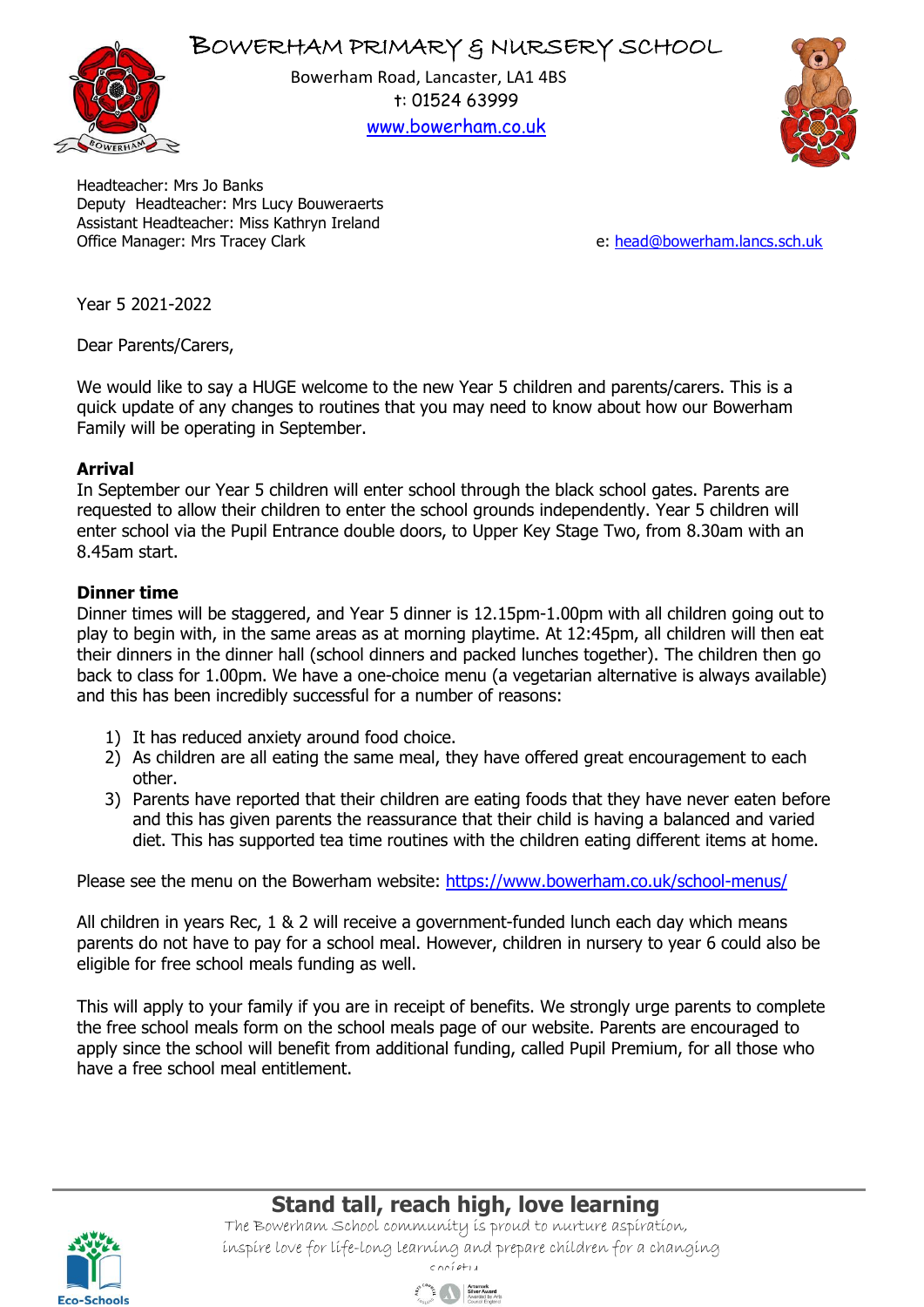# **End-of-day**

At the end of the day, the Year 5 children will finish school at 3:05pm and will leave via the same route (from the Pupil Entrance double doors). Parents are **strongly encouraged** to allow their child to leave the school grounds independently and to arrange a nearby meeting place, or for them to walk or cycle home if it is appropriate. If your child requires their parent to collect them on site, we do ask that parents stand near the far wall, observe social distancing rules and children will be sent to the person collecting.

## **Reports**

Children's reports will be available on Showbie in the following location:

My Progress & Achievements > Summer Reports 2021

This will be in year  $4$  – the year to which the report relates.

### **Transition**

On Friday, 9th July, there will be summer home learning activities on your child's current year group Showbie account, provided for your children to complete over the holidays. This gives the children some routine over the holidays and completing this work will ensure that the momentum of learning is not affected by the 6-week holiday. Alongside this learning, there will also be a video in which Mr Box and Mrs Orford will introduce themselves, share pictures and explain what will happen when the children start in Year 5 so they know what to expect ahead of transition week. Please check for this on the school website at<https://www.bowerham.co.uk/year-5/> and on Showbie.

### **Folders**

One exciting new change for next year is your learning journey folder. We would like you to bring in an A4 lever arch folder from home, plain or patterned (no characters or logos please) for you to put all of your wonderful work in and to give you ownership for your learning journey. This does not need to be done for transition week but ready for September.

## **Kids Club**

If your child is attending Bowerham Kids Club or Casual Club, they will be asked to wait in the hall until they are picked up by Kids Club. Please keep staff and Kids Club fully informed if there are any changes to proposed childcare. We also have a casual care club available if needed. More details about the casual care club can be found through the following link: <https://www.bowerham.co.uk/casual-care-club/>